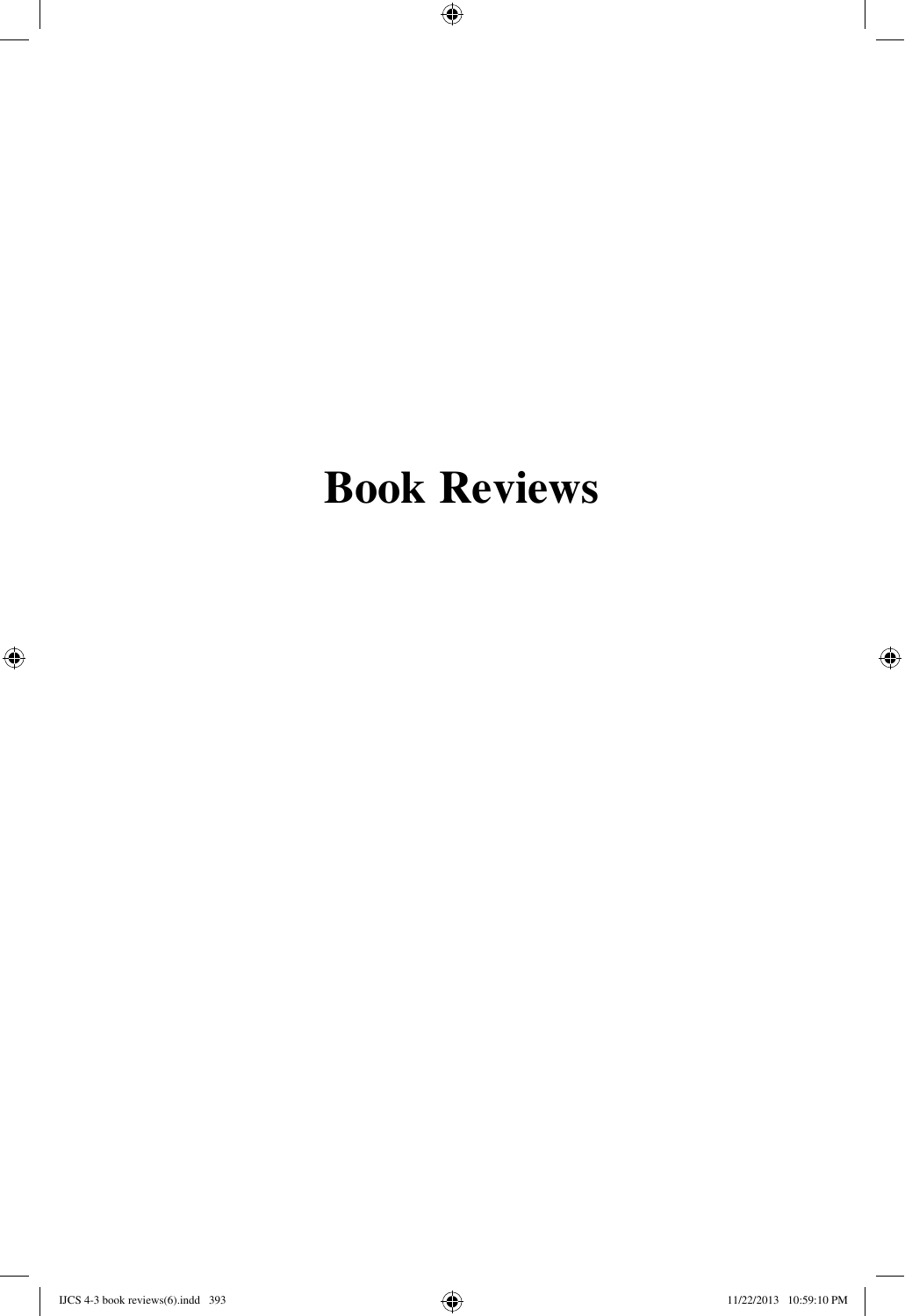

 $\overline{\phantom{a}}$ 

 $\bigoplus$ 

 $\bigoplus$ 

I

 $\bigoplus$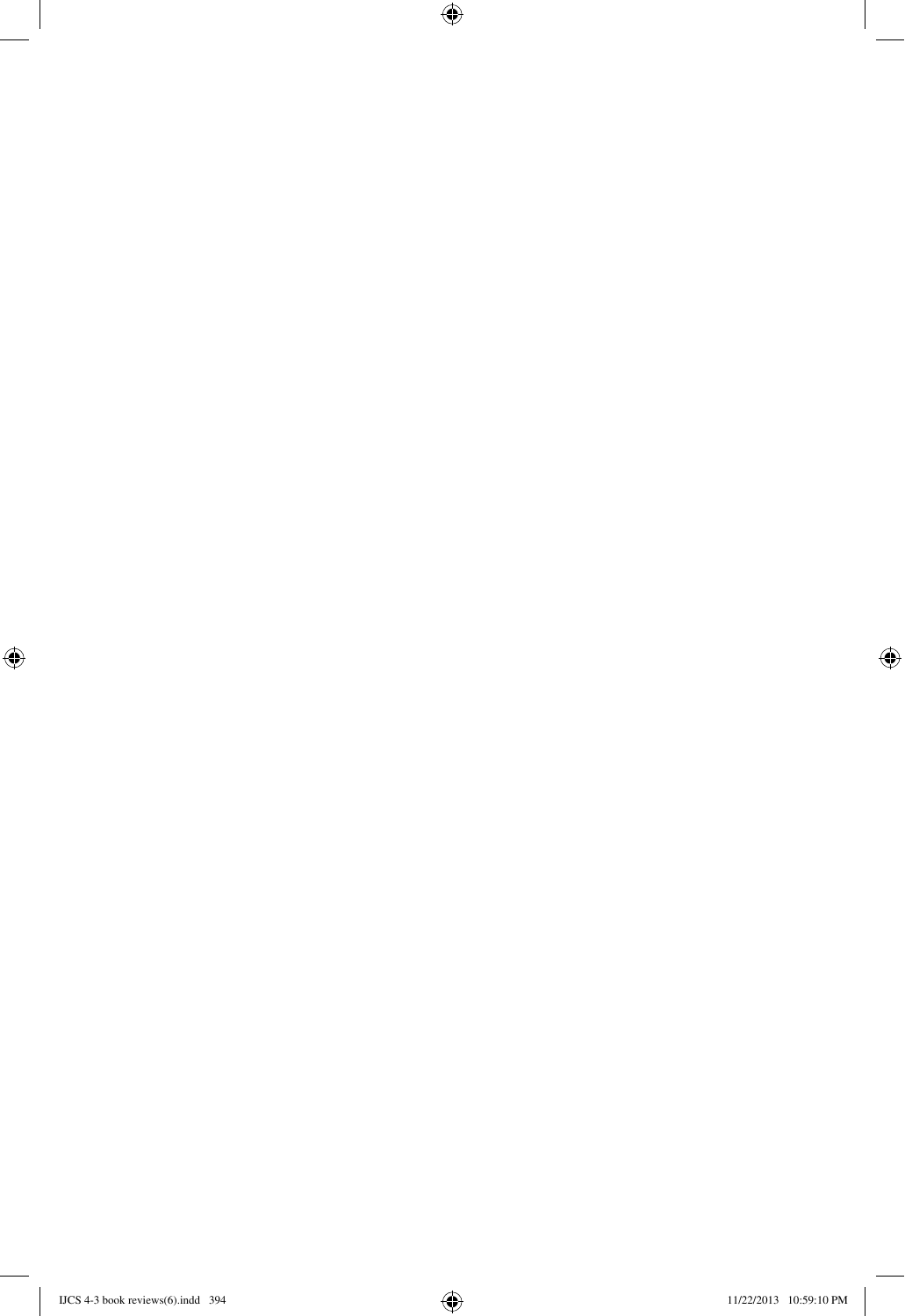## **Book Review**

⊕

Ian Taylor, *China's New Role in Africa*, Boulder, Colorado: Lynne Rienner Publishers, Inc., 2010, 227 pp.

The rise of China and its unprecedented involvement in Africa in the new millennium has resulted in both doubts and speculations. As the whole world is gearing up for securing resources, the ever closer bilateral relations between China and Africa has been subjected to careful scrutiny worldwide. Vastly different conclusions have been drawn by politicians, policy-makers, as well as scholars. China, as a result, has been depicted as partner, economic competitor, and colonizer respectively. With the outstanding disagreements and controversy, there is an obvious need for further examination of China's involvement in Africa. Taylor's book meets this need by offering a systematic analysis of China's Africa policy which covers almost all major aspects of China's Africa policy that have stirred up international controversy, ranging from oil diplomacy, manufactured products, human rights, to arms sale and peace keeping. The book has well-demonstrated strength in the following areas.

First of all, there has been outstanding conceptual clarification. By challenging the existing misconception and confusion about key concepts such as "China" and "Africa" upfront in the book, the author lays a solid conceptual foundation for the research and clarified quite an array of misunderstandings developed out of stereotyped images or over-generalization. Frequently, China and Africa have been approached without being questioned conceptually. The over-simplification of concepts has made depth of research difficult to achieve. When researchers talk about China and Africa as a matter of fact, a wealth of nuanced information gets lost in the process, which in turn, results in misleading interpretations and conclusions that produces more confusion and policy anxiety rather than constructive outcomes. Neither China nor Africa is a unitary actor. Knowing which China and Africa we are talking about, is therefore, both imperative and crucial to improve existing knowledge of the bilateral relations between China and Africa.

Additionally, by conducting extensive interviews, field studies, as well as archival research, the book has challenged the existing frameworks of understanding regarding the China-Africa Relations via a constructivist perspective. Particularly, it shatters the colonizer-friend dichotomy that both has over-simplified the situation and exaggerated the anxiety felt by

⊕

⊕